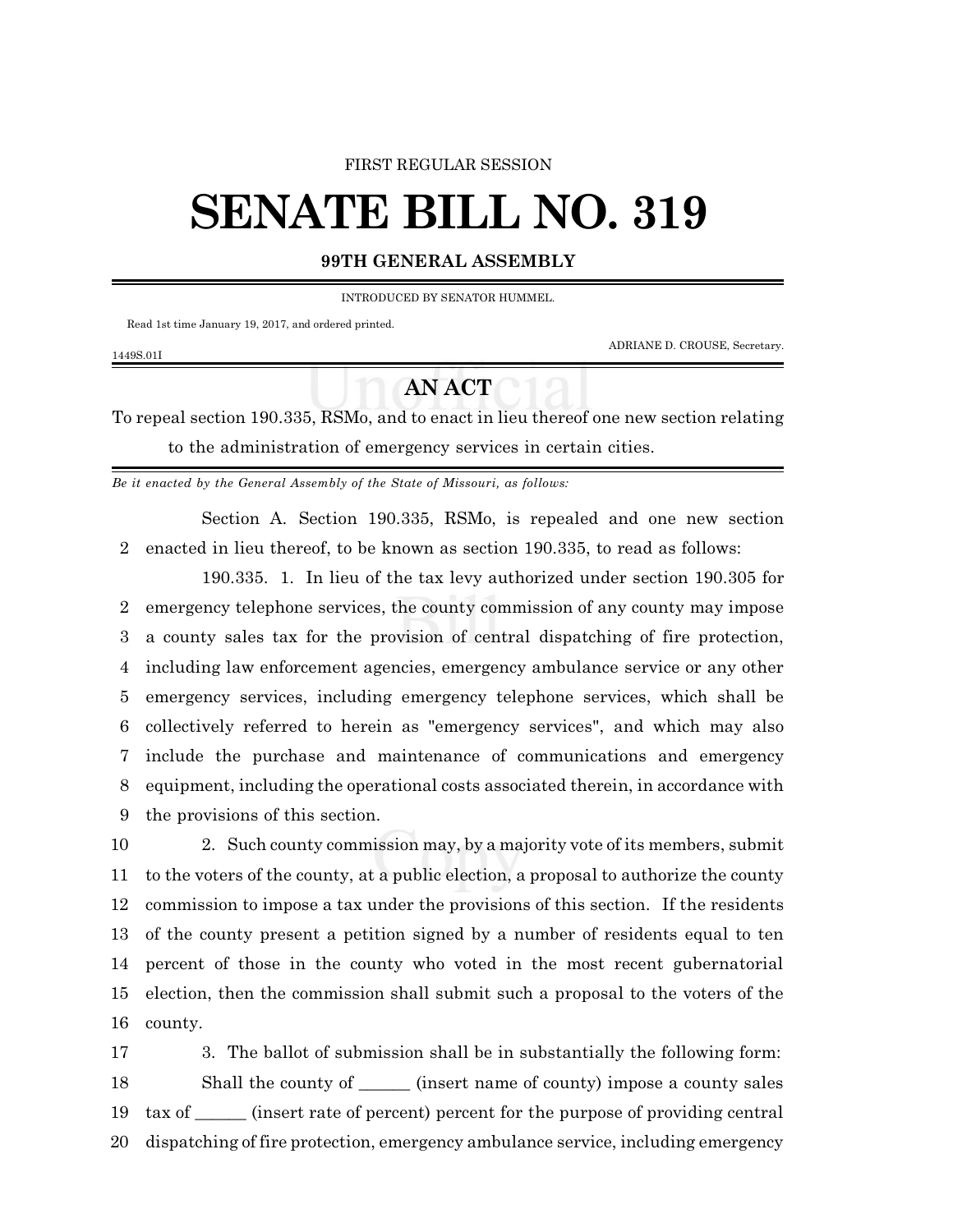telephone services, and other emergency services?

22  $\square$  YES  $\square$  NO

 If a majority of the votes cast on the proposal by the qualified voters voting thereon are in favor of the proposal, then the ordinance shall be in effect as provided herein. If a majority of the votes cast by the qualified voters voting are opposed to the proposal, then the county commission shall have no power to impose the tax authorized by this section unless and until the county commission shall again have submitted another proposal to authorize the county commission to impose the tax under the provisions of this section, and such proposal is approved by a majority of the qualified voters voting thereon.

 4. The sales tax may be imposed at a rate not to exceed one percent on the receipts from the sale at retail of all tangible personal property or taxable services at retail within any county adopting such tax, if such property and services are subject to taxation by the state of Missouri under the provisions of sections 144.010 to 144.525. The sales tax shall not be collected prior to thirty-six months before operation of the central dispatching of emergency services.

 5. Except as modified in this section, all provisions of sections 32.085 and 32.087 shall apply to the tax imposed under this section.

 6. Any tax imposed pursuant to section 190.305 shall terminate at the end of the tax year in which the tax imposed pursuant to this section for emergency services is certified by the board to be fully operational. Any revenues collected from the tax authorized under section 190.305 shall be credited for the purposes for which they were intended.

 7. At least once each calendar year, the board shall establish a tax rate, not to exceed the amount authorized, that together with any surplus revenues carried forward will produce sufficient revenues to fund the expenditures authorized by this act. Amounts collected in excess of that necessary within a given year shall be carried forward to subsequent years. The board shall make its determination of such tax rate each year no later than September first and shall fix the new rate which shall be collected as provided in this act. Immediately upon making its determination and fixing the rate, the board shall publish in its minutes the new rate, and it shall notify every retailer by mail of the new rate.

 8. **Except as provided in this subsection for a city not within a county,** immediately upon the affirmative vote of voters of such a county on the ballot proposal to establish a county sales tax pursuant to the provisions of this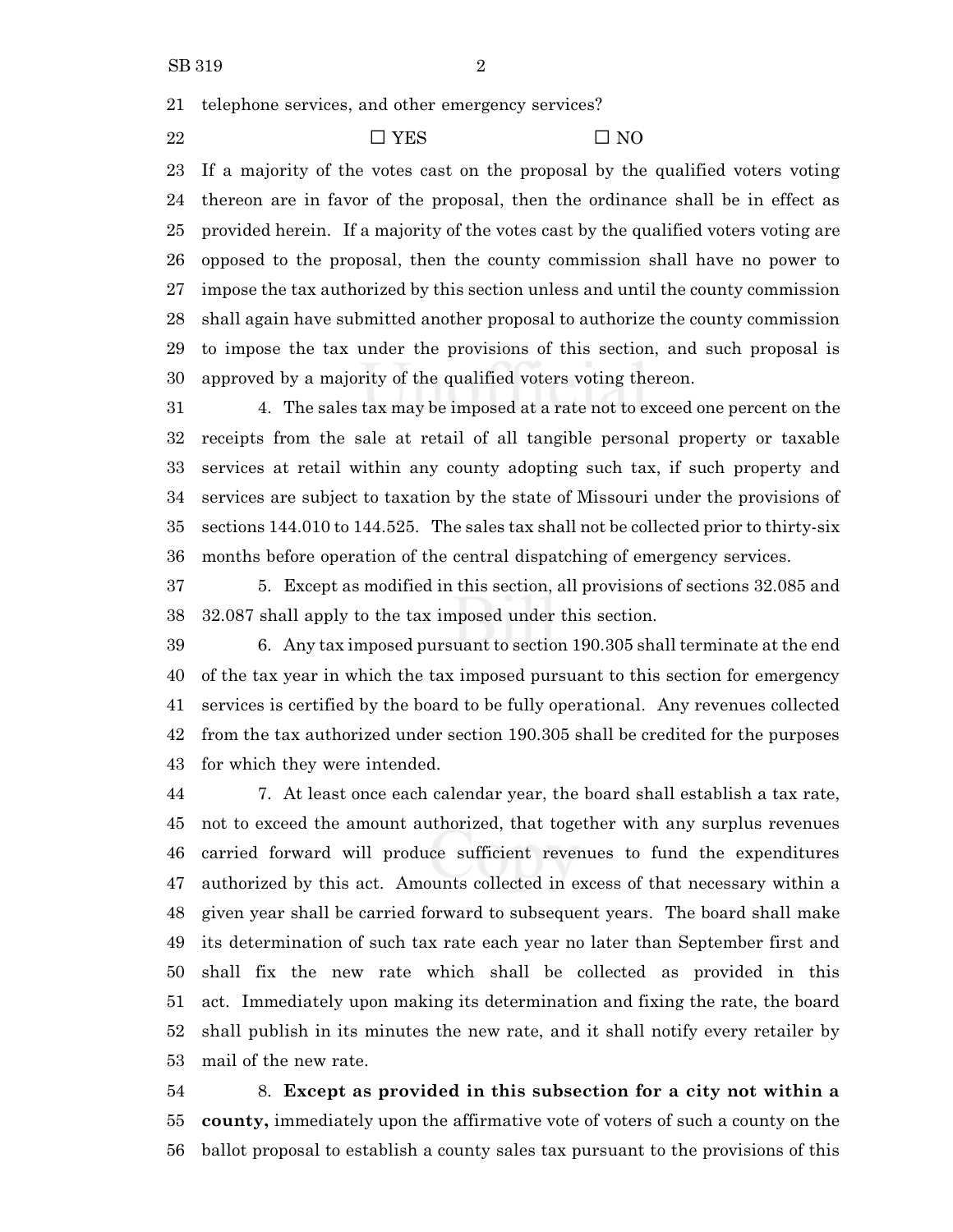section, the county commission shall appoint the initial members of a board to administer the funds and oversee the provision of emergency services in the county. Beginning with the general election in 1994, all board members shall be elected according to this section and other applicable laws of this state. At the time of the appointment of the initial members of the board, the commission shall relinquish and no longer exercise the duties prescribed in this chapter with regard to the provision of emergency services and such duties shall be exercised by the board. **With respect to a city not within a county, upon an affirmative vote of voters on the ballot proposal to establish a sales tax pursuant to the provisions of this section, administration of the funds and oversight of the provisions of emergency services shall be determined by the governing body of said city not within a county. In addition, subsections 9 to 11 of this section shall not apply to any city not within a county.**

 9. The initial board shall consist of seven members appointed without regard to political affiliation, who shall be selected from, and who shall represent, the fire protection districts, ambulance districts, sheriff 's department, municipalities, any other emergency services and the general public. This initial board shall serve until its successor board is duly elected and installed in office. The commission shall ensure geographic representation of the county by appointing no more than four members from each district of the county commission.

 10. Beginning in 1994, three members shall be elected from each district of the county commission and one member shall be elected at large, such member to be the chairman of the board. Of those first elected, four members from districts of the county commission shall be elected for terms of two years and two members from districts of the county commission and the member at large shall be elected for terms of four years. In 1996, and thereafter, all terms of office shall be four years. Notwithstanding any other provision of law, if there is no candidate for an open position on the board, then no election shall be held for that position and it shall be considered vacant, to be filled pursuant to the provisions of section 190.339, and, if there is only one candidate for each open position, no election shall be held and the candidate or candidates shall assume office at the same time and in the same manner as if elected.

 11. Notwithstanding the provisions of subsections 8 to 10 of this section to the contrary, in any county of the first classification with more than two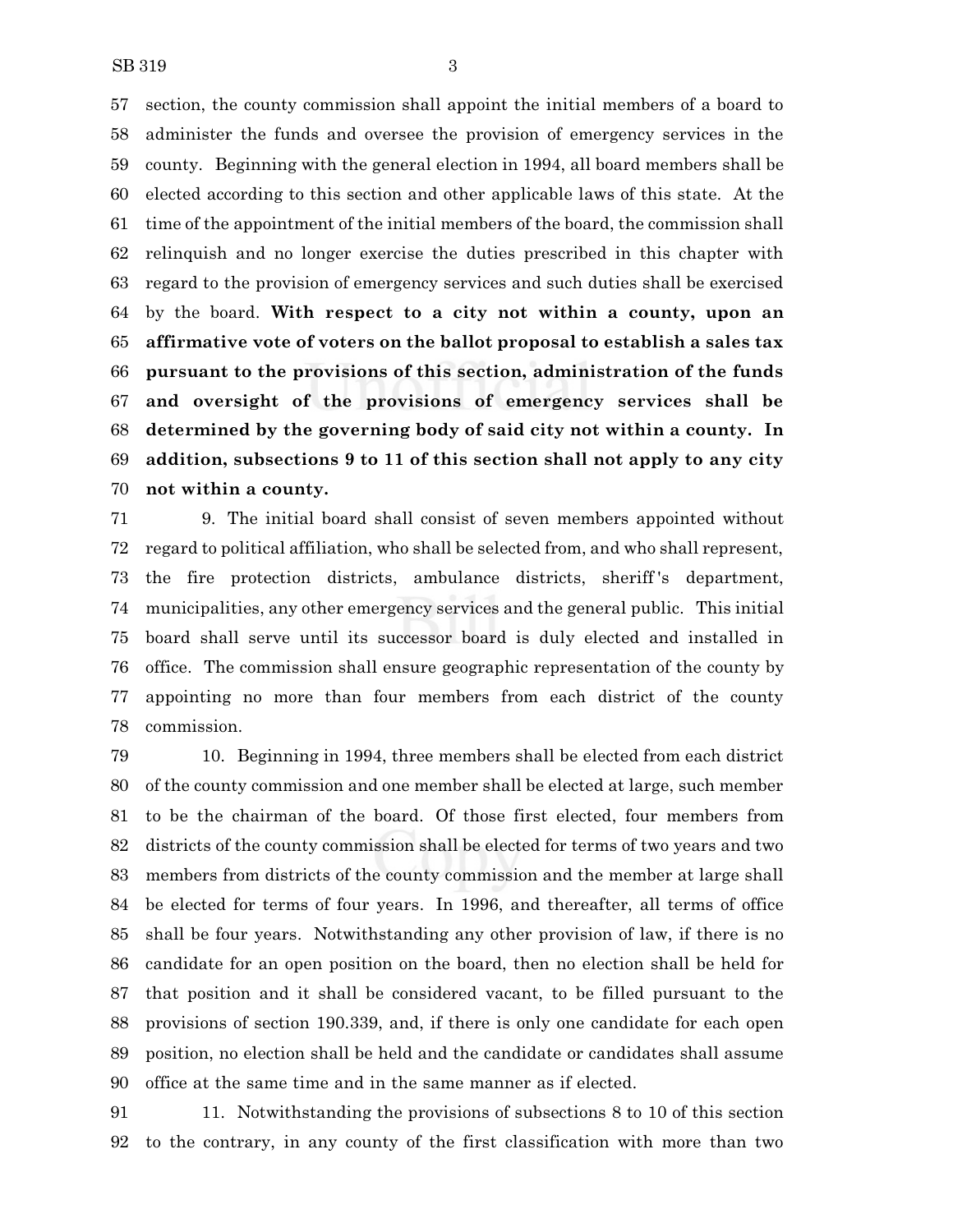hundred forty thousand three hundred but fewer than two hundred forty thousand four hundred inhabitants or in any county of the third classification with a township form of government and with more than twenty-eight thousand but fewer than thirty-one thousand inhabitants, any emergency telephone service 911 board appointed by the county under section 190.309 which is in existence on the date the voters approve a sales tax under this section shall continue to exist and shall have the powers set forth under section 190.339. Such boards which existed prior to August 25, 2010, shall not be considered a body corporate and a political subdivision of the state for any purpose, unless and until an order is entered upon an unanimous vote of the commissioners of the county in which such board is established reclassifying such board as a corporate body and political subdivision of the state. The order shall approve the transfer of the assets and liabilities related to the operation of the emergency **telephone** service 911 system to the new entity created by the reclassification of the board.

 12. (1) Notwithstanding the provisions of subsections 8 to 10 of this section to the contrary, in any county of the second classification with more than fifty-four thousand two hundred but fewer than fifty-four thousand three hundred inhabitants or any county of the first classification with more than fifty thousand but fewer than seventy thousand inhabitants that has approved a sales tax under this section, the county commission shall appoint the members of the board to administer the funds and oversee the provision of emergency services in the county.

 (2) The board shall consist of seven members appointed without regard to political affiliation. Except as provided in subdivision (4) of this subsection, each member shall be one of the following:

(a) The head of any of the county's fire protection districts, or a designee;

(b) The head of any of the county's ambulance districts, or a designee;

(c) The county sheriff, or a designee;

 (d) The head of any of the police departments in the county, or a designee; and

 (e) The head of any of the county's emergency management organizations, or a designee.

 (3) Upon the appointment of the board under this subsection, the board shall have the power provided in section 190.339 and shall exercise all powers and duties exercised by the county commission under this chapter, and the commission shall relinquish all powers and duties relating to the provision of